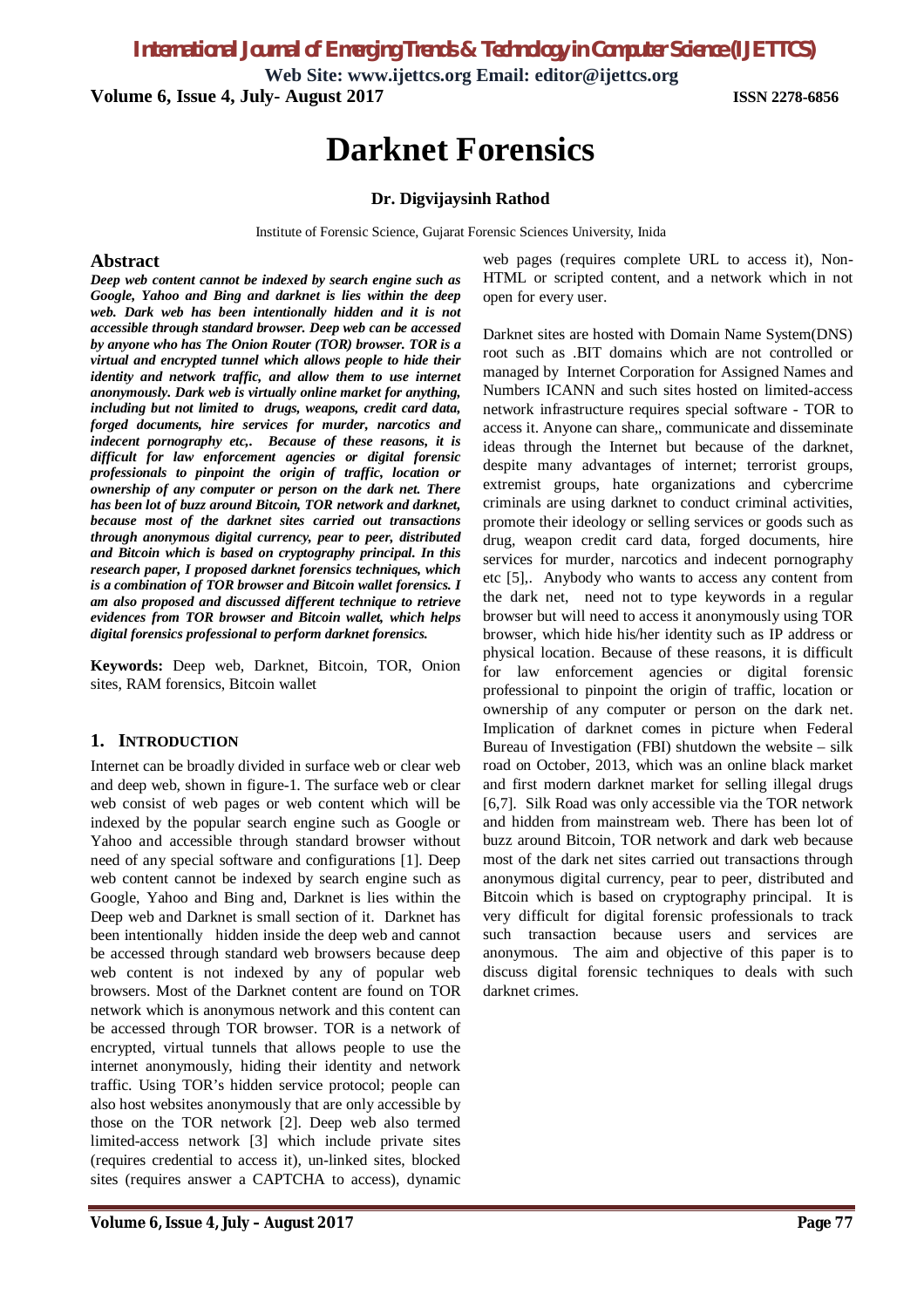# *International Journal of Emerging Trends & Technology in Computer Science (IJETTCS)*

**Web Site: www.ijettcs.org Email: editor@ijettcs.org Volume 6, Issue 4, July- August 2017 ISSN 2278-6856**



**Figure 1** Overview of Surface web, Deep web and Darknet

# **2.DEEP WEB AND DARKNET TECHNOLOGIES:**

Deep web and darknet is not a single location but distributed in entire internet and share one thing in common – that is, it is hidden from search engine crawlers and regular internet users. Our research shows that people can search darknet sites just typing .onion or .onion sites or finds detail for same on web site such as Tor Hidden Wiki, Onion.City and DNStats. Users need to use special software and configuration to access it. Few of deep web or darknet technologies are

- a. VPN with TOR: In order to hide the fact that they are using TOR, some people use VPN in addition to TOR which is extra level of privacy.
- b. Invisible Internet Project (I2P): It is an anonymous overlay network (network within network) to protect communication from dragnet surveillance and  $i$ . monitoring by third parties such as ISPs. People will use I2P to maintain the privacy of their communication or activity. People can use I2P for an
- c. email, web browsing, blogging and forum, web site iii. hosting, file sharing and real-time chating [11, 8].
- d. Free Anonymous Internet (FAI): The Free Anonymous Internet project (FAI) is a decentralized iv. 'deep web' service that is using blockchain technology to create a private, secure, peer-to-peer alternative to the regular World Wide Web. FAI comes with its own digital currency based on the Bitcoin code, but also enables its users to publish their own media content and to browse content posted by others in complete privacy – without anybody being able to spy on what you are doing. There is even a built-in

decentralized marketplace to buy and sell products with other users [11, 9].

- e. Free Net: Freenet is free software which lets you anonymously share files, browse and publish "freesites" (web sites accessible only through Freenet) and chat on forums, without fear of censorship. Freenet is decentralized to make it less vulnerable to attack, and if used in "darknet" mode, where users only connect to their friends, is very difficult to detect. Communications by Freenet nodes are encrypted and are routed through other nodes to make it extremely difficult to determine who is requesting the information and what its content is [11, 10].
- f. ZeroNet Based on torrent technology in combination with Bitcoin encryption, this is a new system which is not well developed but which I think holds promise for the future [11, 12].

# **3. FRAMEWORK FOR DARK NET FORENSICS:**

 The proposed forensic techniques for darknet forensics is categorized in two categories; TOR forensics and Bicoin forensics, as anyone can use darknet using TOR browser and most of the dark net sites do transaction using Bitcon – digital currency. Proposed techniques for darknet forensics are depicted in Table 1 with techniques, tools and purpose.

a. TOR browser forensics: Evidences related to TOR browser can be extracted in four different way

i. RAM Forensics: RAM forensics is considered as volatile memory forensics. Belkasoft RAM capturer will be used to capture dump of RAM and Hex dump will be used to view hexadecimal view of RAM dump. Purpose behind RAM forensics is to extract evidences related to file types and web sites visited.

Registry changes: Registry forensics will be carried out by the Regshot and extracted evidences provide information related to TOR installation and date of last accessed.

Network forensics: Network forensics will be carried out by wireshark and network miner and extracted evidences provide information related to web traffic.

Database: Places Database of TOR browser is located at \Tor Browser\Browser\TorBrowser\Data\Browser \profile.default and database viewer can be used to view the content of the database.

b. Bitcoin Transaction Forensics: Bitcoin transaction forensics can be carried out by extracting forensic artifacts from installed Bitcoin wallet application on user's system. Internet Evidence Finder has the capability to recover Bitcoin artifacts.